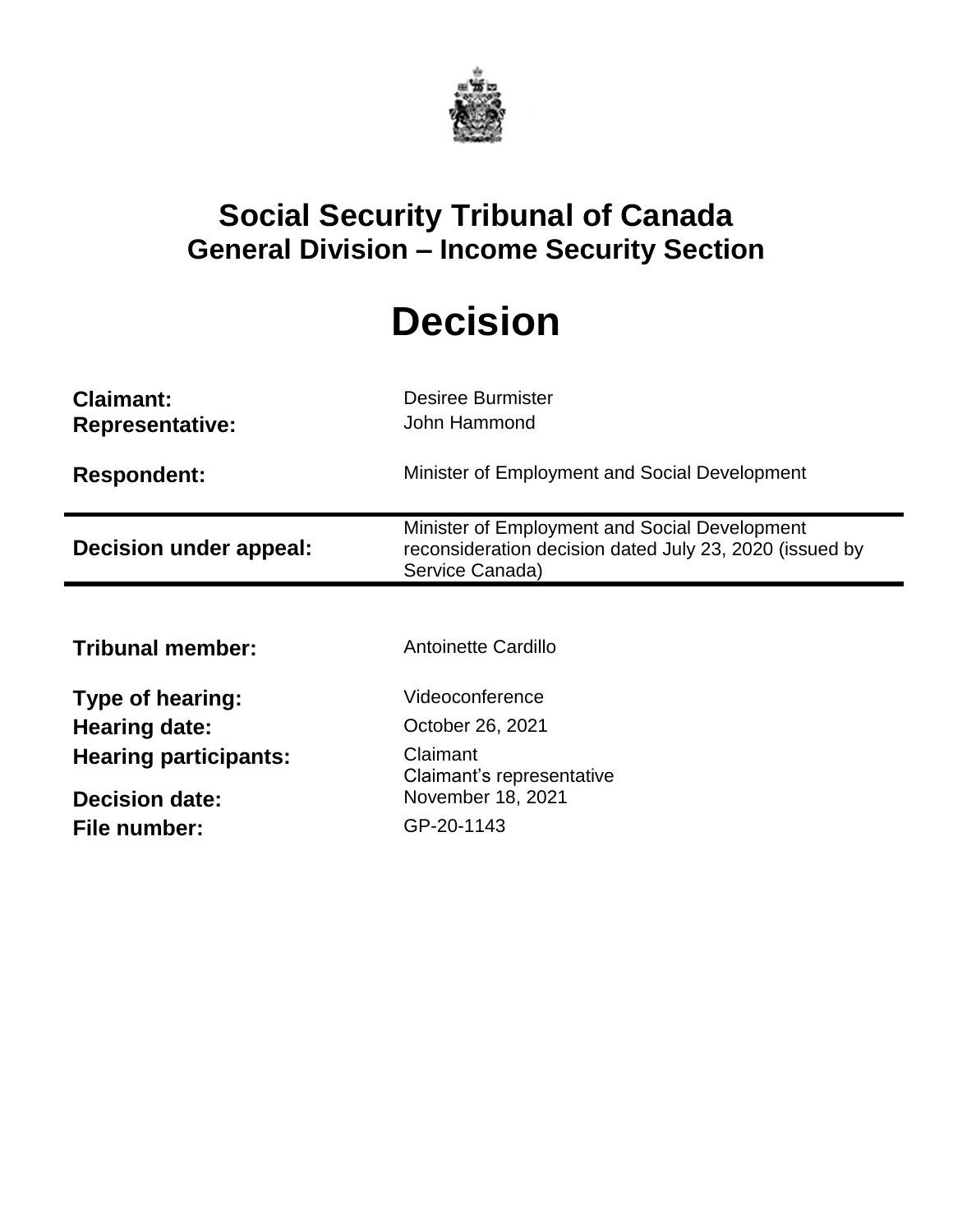## **Decision**

[1] The appeal is allowed.

[2] The Claimant, Desiree Burmister, is eligible for a Canada Pension Plan (CPP) disability pension. Payments start as of May 2018. This decision explains why I am allowing the appeal.

### **Overview**

[3] The Claimant is 36 years old. She has a college education in Law and Security, Administration and Customs Border Services. She basis her disability claim on post traumatic stress disorder (PTSD) with depression, poor coping and functionality, inability to drive, social isolation, as well as neck, mid back and lower back pain. She was last employed from January 2013 to October 2016 doing administrative work when she stopped working due to a motor vehicle accident (MVA). She felt she could no longer work as of November 2016.

[4] The Claimant applied for a CPP disability pension on April 5, 2019<sup>1</sup>. The Minister of Employment and Social Development (Minister) refused her application. The Claimant appealed the Minister's decision to the Social Security Tribunal's General Division.

[5] The Minister says that the medical evidence does not support that the Claimant required any aggressive psychiatric interventions as would be expected with a severe psychiatric condition. Her mental status examination findings did not describe severe symptoms. She did not require regular follow up by a psychiatrist and her office visits to her family physician were infrequent. There was also no indication she required any medical interventions to address her musculoskeletal issues or headaches. While she had anxiety with driving, the Claimant was able to resume driving. She is young, with a college education and transferable skills, as well as no indication of a language barrier. Her personal characteristics are favourable to pursuing alternative work. As such, the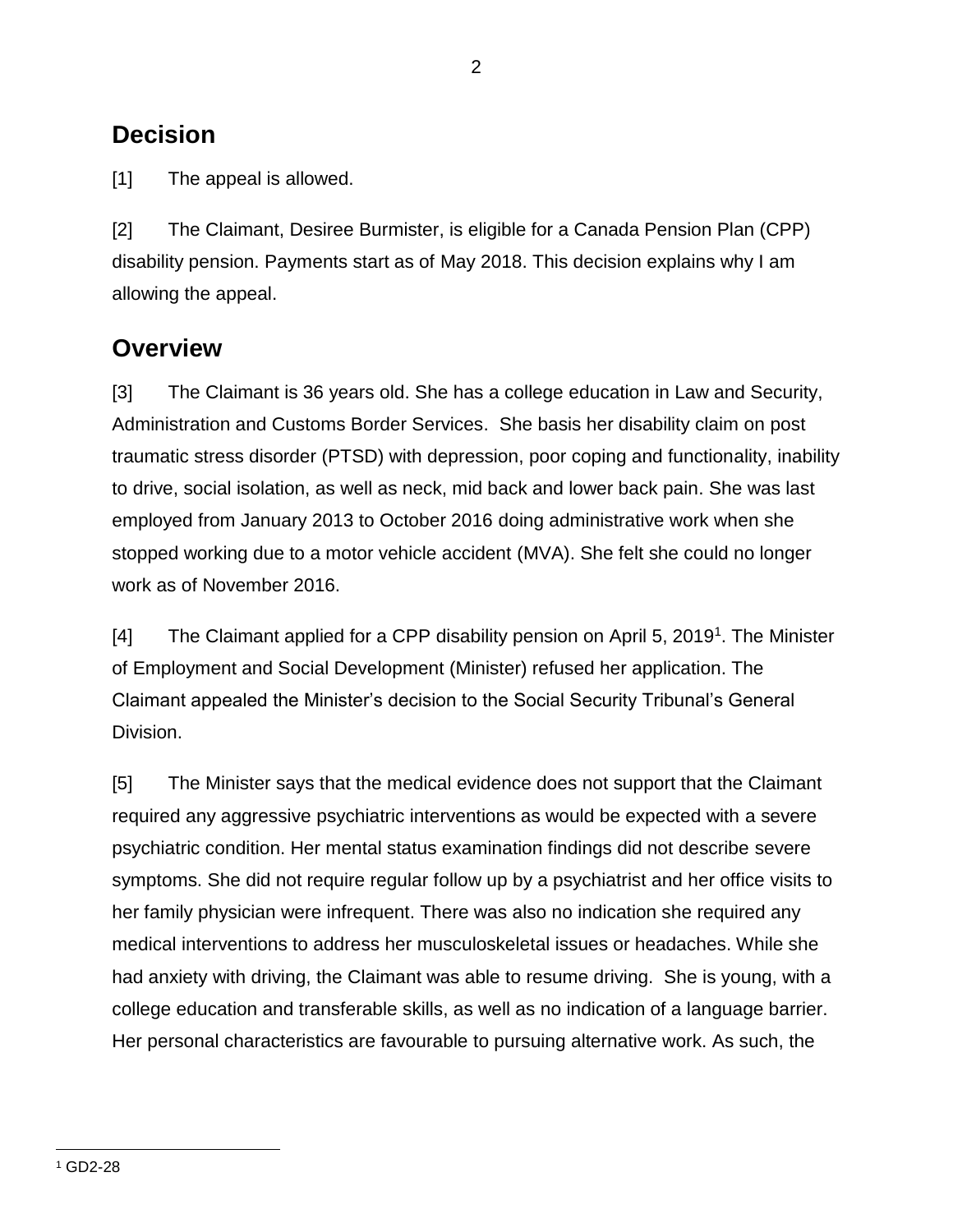medical evidence does not support severe pathology or impartments precluding all types of work at the Claimant's MQP of December 31, 2019 and continuously thereafter.

## **What the Claimant must prove**

[6] For the Claimant to succeed, she must prove she had a disability that was severe and prolonged by December 31, 2019. This date is based on her contributions to the CPP.<sup>2</sup>

[7] The *Canada Pension Plan* defines "severe" and "prolonged."

[8] A disability is **severe** if it makes a claimant incapable regularly of pursuing any substantially gainful occupation.<sup>3</sup>

[9] This means I have to look at all of the Claimant's medical conditions together to see what effect they have on her ability to work. I also have to look at her background (including her age, level of education, and past work and life experience). This is so I can get a realistic or "real world" picture of whether her disability is severe. If the Claimant is able to regularly do some kind of work that she could earn a living from, then she isn't entitled to a disability pension.

[10] A disability is **prolonged** if it is likely to be long continued and of indefinite duration, or is likely to result in death.<sup>4</sup>

[11] This means the Claimant's disability can't have an expected recovery date. The disability must be expected to keep the Claimant out of the workforce for a long time.

[12] The Claimant has to prove she has a severe and prolonged disability. She has to prove this on a balance of probabilities. This means that she has to show that it is more likely than not she is disabled.

 $\overline{a}$ <sup>2</sup> Service Canada uses a claimant's years of CPP contributions to calculate their coverage period, or "minimum qualifying period" (MQP). The end of the coverage period is called the MQP date. See section 44(2) of the *Canada Pension Plan*. The Claimant's CPP contributions are on GD2-5.

<sup>3</sup> Section 42(2)(a) of the *Canada Pension Plan* gives this definition of severe disability*.*

<sup>4</sup> Section 42(2)(a) of the *Canada Pension Plan* gives this definition of prolonged disability.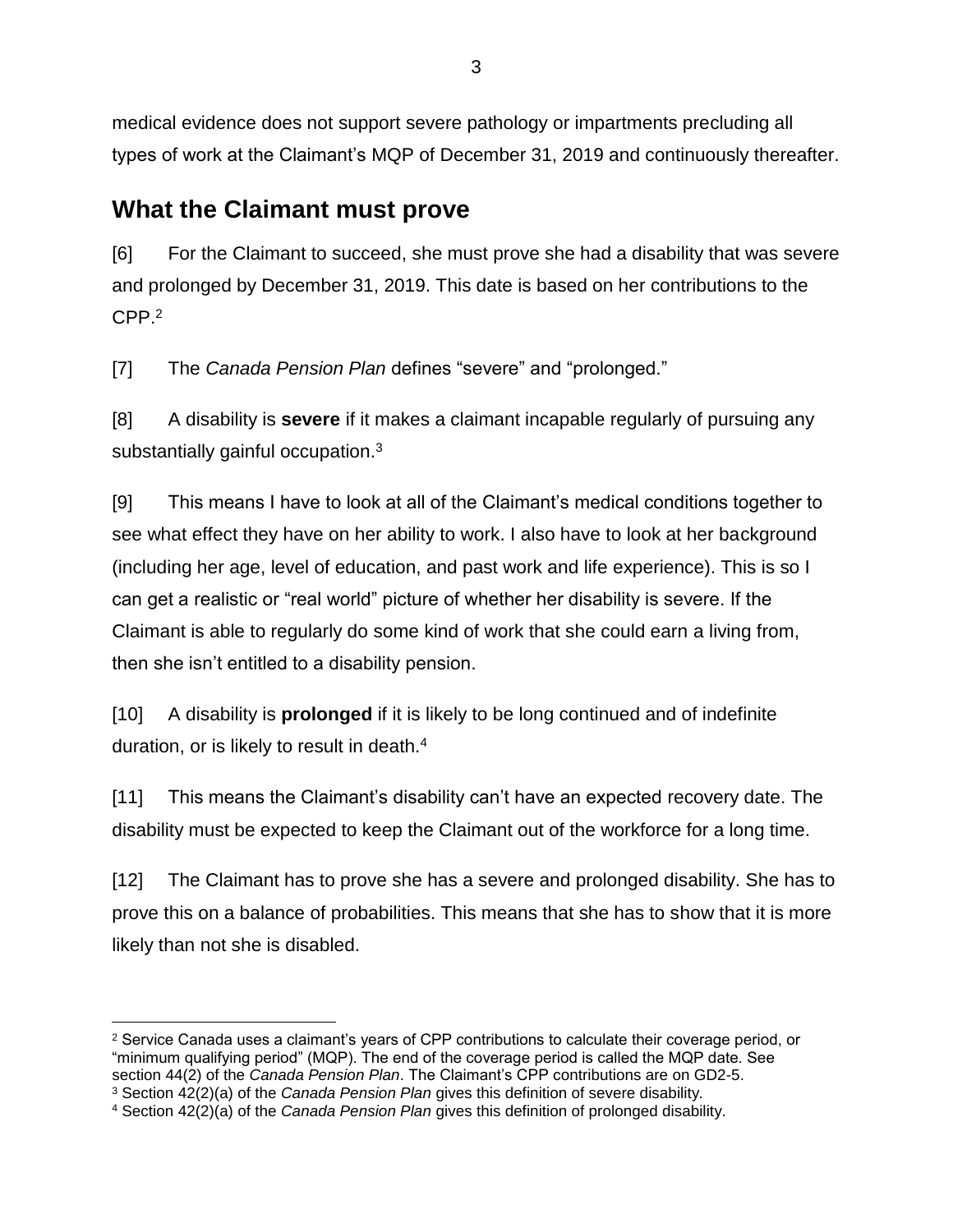## **Reasons for my decision**

[13] I find that the Claimant had a severe and prolonged disability by December 31, 2019. I reached this decision by considering the following issues:

- Was the Claimant's disability severe?
- Was the Claimant's disability prolonged?

#### **Was the Claimant's disability severe?**

[14] The Claimant's disability was severe. I reached this finding by considering several factors. I explain these factors below.

#### – **The Claimant's functional limitations do affect her ability to work**

[15] The Claimant has PTSD and depression, poor coping and functionality, inability to drive, social isolation, as well as neck, mid back and lower back pain. However, I can't focus on the Claimant's diagnoses.<sup>5</sup> Instead, I must focus on whether she had functional limitations that got in the way of her earning a living. $6$  When I do this, I have to look at **all** of the Claimant's medical conditions (not just the main one) and think about how they affect her ability to work.<sup>7</sup>

[16] I find that the Claimant has functional limitations.

#### – **What the Claimant says about her functional limitations**

[17] The Claimant says that her medical conditions have resulted in functional limitations that affect her ability to work. She says that she was involved in a MVA on November 1st, 2016. She worked for Honda doing administrative work: receiving shipment across the border, payments, inventory and other tasks. It was a fast paced environment.

[18] She attempted to return to work after one year but she was no able to work everyday because of stress and her inability to drive to work everyday. She had neck

 $\overline{a}$ <sup>5</sup> See *Ferreira v Canada (Attorney General)*, 2013 FCA 81.

<sup>6</sup> See *Klabouch v Canada (Attorney General)*, 2008 FCA 33.

<sup>7</sup> See *Bungay v Canada (Attorney General)*, 2011 FCA 47.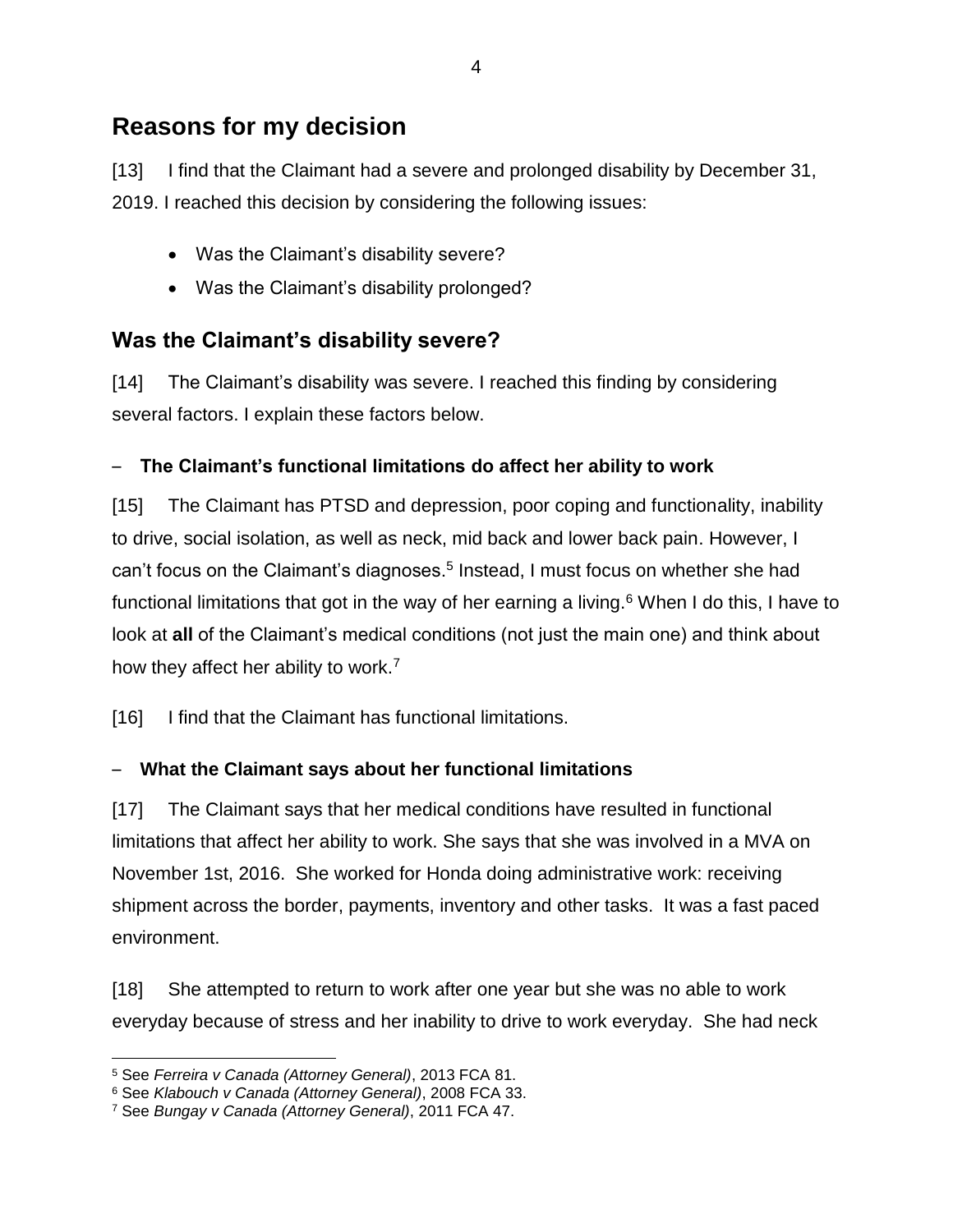pain from the accident. She was not able to bend or move around to collect paperwork or perform data entry tasks because arm, neck and shoulder pain. Since the MVA, she does not have full range of motion on the right side of her neck or full range of motion of her right shoulder and arm. She also has back pain which prevents her from being able to fully move around or pick up objects. On a good day, on a scale from 0-10, her pain level is between 3 and 5 and on a bad day, it is between 7 and 8. She was only able to work for about one month and call multiple times to say she could not go into work.

[19] Since the MVA, she also has psychological issues and social issues. She said that she lost all her confidence. She does not want to be around others and can no longer envisage having children. She drives as little as possible and when she does drive, she needs to take breaks to let the cars go by. When she is a passenger, she is very anxious.

[20] She explained that on a typical day, she does not get dressed, she prepares small meals but not often. She does not leave the house more than once per week. She has anxiety and panic attacks. She also suffers from irritable bowel syndrome whenever she is under stress and has difficulty focusing.

[21] The Claimant said that she does take medication but has side effects, attends counselling sessions and tried physiotherapy but she does not feel her conditions have improved.

#### – **What the medical evidence says about the Claimant's functional limitations**

[22] The Claimant must provide medical evidence that shows that her functional limitations affected her ability to work by December 31, 2019.<sup>8</sup>

[23] The office notes of Dr. Weisbrod, Family Physician, indicated that the Claimant was seen from January 2018<sup>9</sup> to June 2019 for the following reasons:

• in January 2018, for anxiety and counselling;

 $\overline{a}$ <sup>8</sup> See *Warren v Canada (Attorney General)*, 2008 FCA 377; and *Canada (Attorney General) v Dean*, 2020 FC 206.

<sup>9</sup> GD2-61 to72 January to October 2018 and GD2-161 to 176 February 2019 to June 2019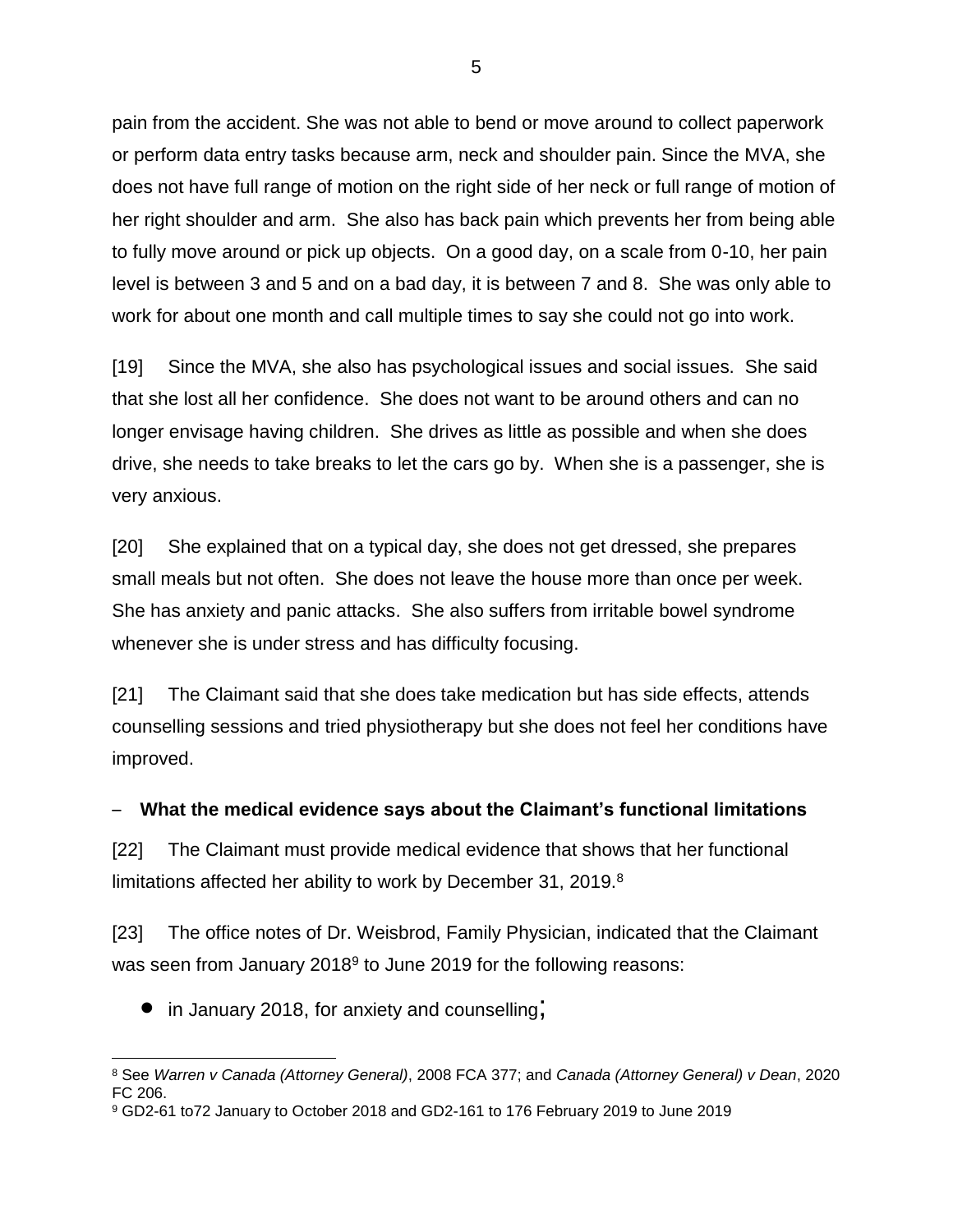- in February 2018, for counselling and a trial of Paxil;
- in March 2018, the Claimant was feeling better and was less anxious with regard to driving and was seeing a counsellor every two (2) weeks;
- in May 2018, her condition was stable;
- In July 2018, she remained on Paxil; counselling was helpful; and her condition was stable;
- in February 2019, she was taking Paxil, but the Claimant felt it was not working well; she received in-home counselling every three (3) weeks (with limited response); she remained stable; she was referred to Dr. Mulder, Psychiatrist;
- in March 2019, she was stable:
- in May 2019, the Claimant had seen Dr. Mulder who increased her Paxil to 40 mg a day and suggested exposure therapy (a behaviour therapy which involved exposing the patient to the anxiety source), as well as continued counselling at home;
- in June 2019, although it was stated that the Claimant could try a Work Hardening Program, she was unable to be employed due to chronic disability.

[24] An Independent Psychiatric Assessment report dated October 29, 2018<sup>10</sup> from Dr. Luczak, Psychiatrist, indicated that the Claimant had attempted a gradual return to work in October 2017, which was unsuccessful, after she was involved in an MVA on November 1, 2016. She reported anxiety while driving or travelling in a vehicle and had occasional nightmares suggestive of a PTSD and her low mood met the criteria for an adjustment disorder. Dr. Luczak concluded the Claimant's depression and anxiety, in particular anxiety travelling outside her home, caused a complete inability to engage in any employment outside her home. He opined she might be able to perform an in home occupation however with accommodations.

[25] A labour market and vocational assessment (October 2018)<sup>11</sup> identified some employment options for the Claimant<sup>12</sup> provided they were within her physical and psychological restrictions.

[26] In January and February 2019, a Catastrophic Determination Assessment<sup>13</sup> Executive Summary, was prepared by Dr. Rajwani, Chiropractor. He indicated the

 $\overline{a}$ <sup>10</sup> GD2-73

<sup>11</sup> GD2-84

<sup>12</sup> GD2-94

<sup>13</sup> GD2-250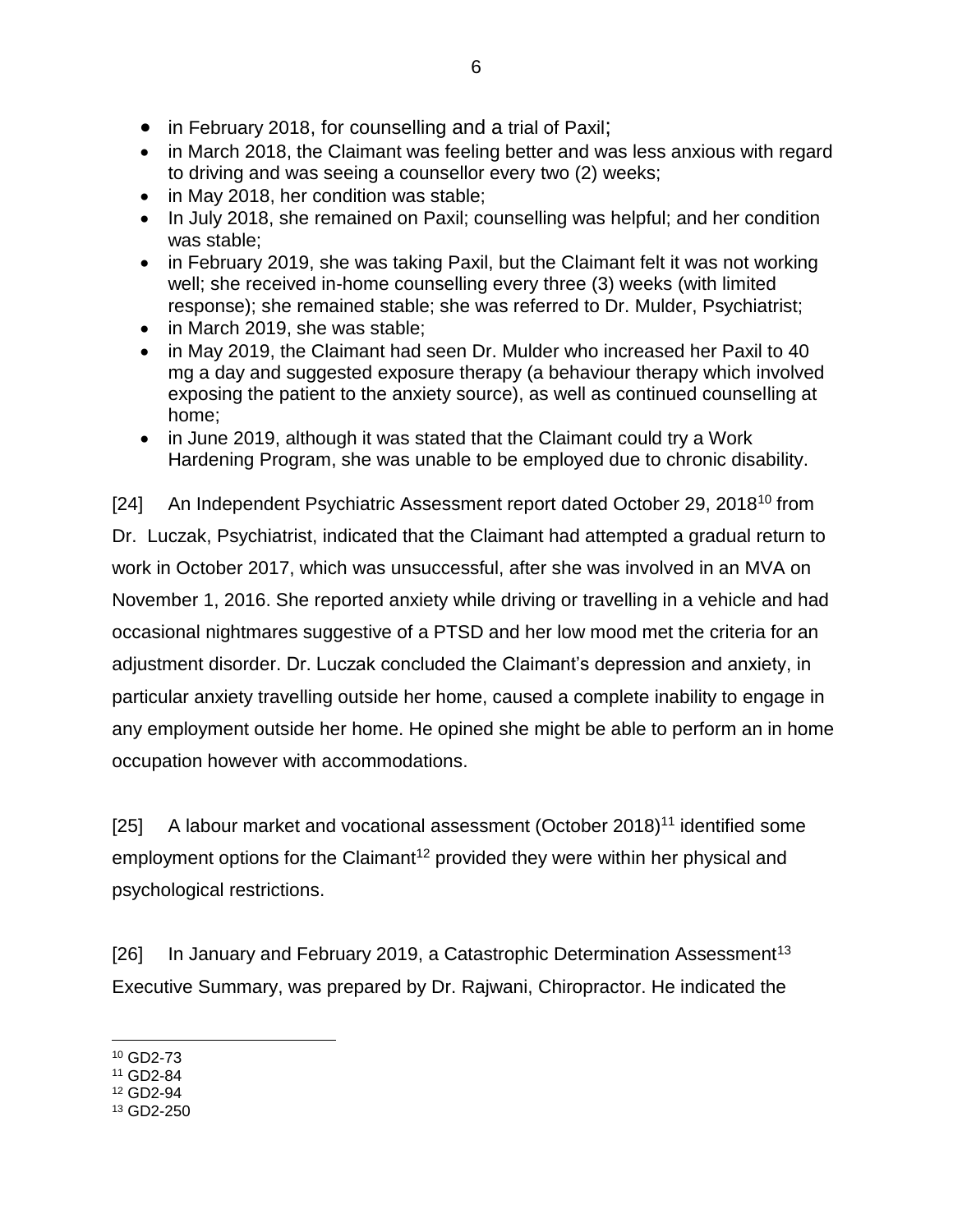Claimant was assessed by Dr. Kiraly, Psychiatrist and Ms Lalani, Occupational Therapist. The Claimant was involved in a rear-end collision with no reported loss of consciousness. She was able to get out of her car on her own and was transported to emergency where she received a stitch on her nose. She saw her family doctor a few days later and was referred for physiotherapy and massage therapy. Cognitive testing revealed no obvious cognitive difficulties and her medication included an antidepressant, Paxil 20 mg daily. She also saw her family physician for some psychotherapy sessions and a social worker came to her house for psychotherapy treatment. The Claimant reported headaches and musculoskeletal issues. Her pains improved but her anxiety and depression symptoms have persisted. Based on her level of daily activities, social functioning, concentration/persistence/pace, adaptation and global impairment, she met the definition of catastrophic impairment.

[27] An Independent Medico-Legal Psychiatric Evaluation done on January 29, 2019<sup>14</sup> by Dr. Kirali, Psychiatrist, indicated that the Claimant suffered from major depression (GAF 50), panic disorder with agoraphobia, PTSD, mixed pain disorder due to psychological factor and medical conditions and chronic pain. Her prognosis was poor due to the chronicity of symptoms and comorbidity of the anxiety, depression, pain, sleep problems and fatigue. Dr. Kirali stated that the Claimant had a complete inability to engage in any employment or self-employment and she was continuously unable to perform any occupation for which she is or may become reasonably qualified for by education, training or experience.

[28] A Driver Anxiety Progress Report dated November 20, 2019<sup>15</sup> indicated that the Claimant still felt sick when she got home from driving and felt increased anxiety about driving in the winter months.

<sup>14</sup> GD2-227

 $\overline{a}$ 

<sup>15</sup> GD2-190

7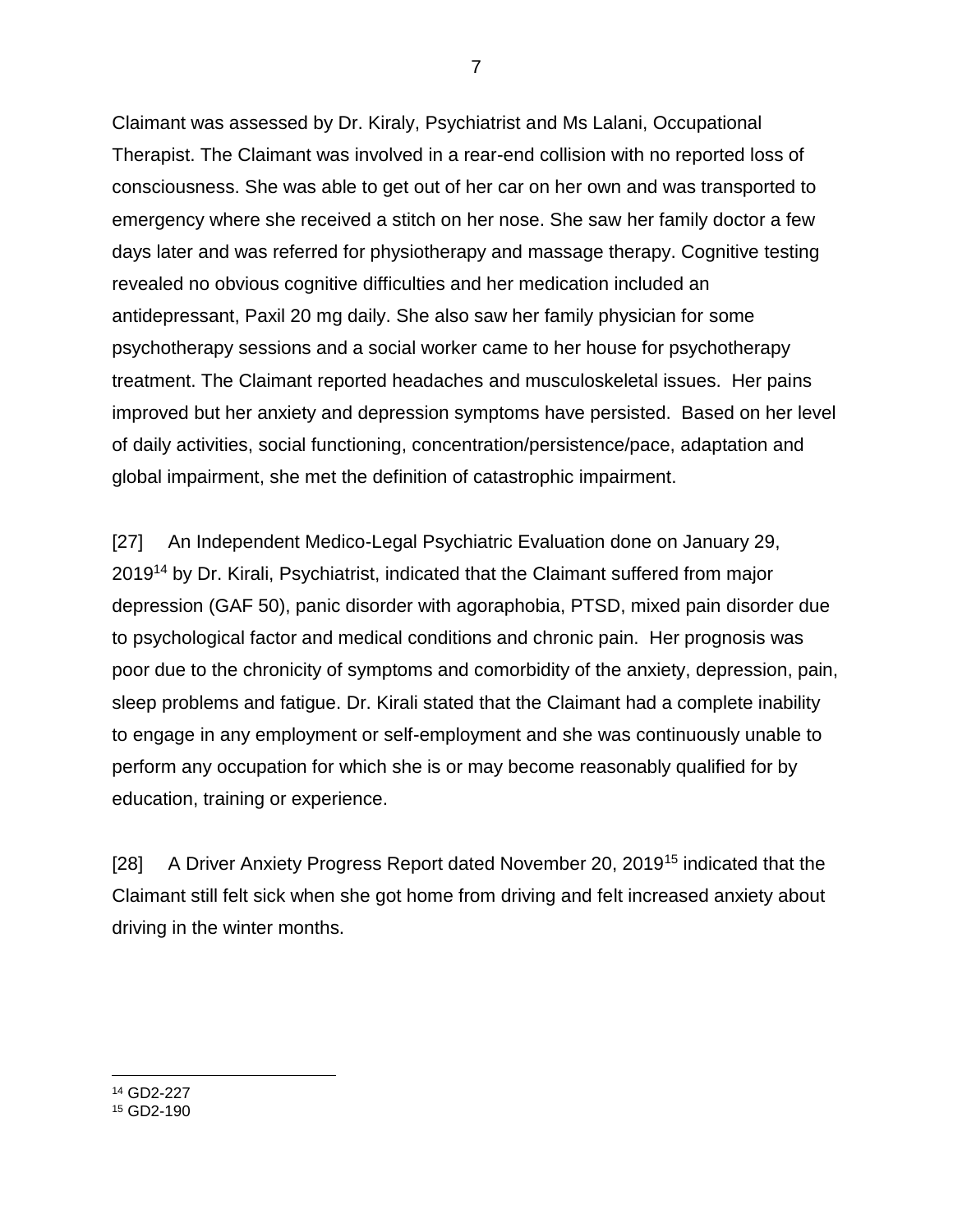[29] A Social Work Progress Report dated December 30, 2019<sup>16</sup> indicated that the Claimant continued to endorse anxiety symptoms and low mood. The Claimant was assessed by a social worker and occupational therapist.

[30] On May 4, 2020<sup>17</sup>, Dr. Weisbrod indicated the Claimant was still having anxieties and occasional panic attacks associated with driving; vivid dreams and nightmares;

[31] A Rehabilitation Therapy Progress Report<sup>18</sup> dated March 19, 2020, indicated that the Claimant's tolerance to daily activities were limited. She had instability in her neck and shoulders and pain and stiffness aggravated with prolonged activity. She also continued to experience low energy levels, low mood, and feeling of anxiousness.

[32] The medical evidence supports that the Claimant's has functional limitations prevented her from working by December 31, 2019.

[33] Next, I will look at whether the Claimant followed medical advice.

#### – **The Claimant has followed medical advice**

[34] To receive a disability pension, a claimant must follow medical advice.<sup>19</sup> If a claimant doesn't follow medical advice, then she must have a reasonable explanation for not doing so. I must also consider what effect, if any, the medical advice might have had on her disability.<sup>20</sup>

[35] The Claimant has followed medical advice.<sup>21</sup>

[36] The office notes of Dr. Weisbrod from January 2018<sup>22</sup> to June 2019 show that the Claimant was taking medication, had counselling and psychotherapy sessions.

 $\overline{a}$ <sup>16</sup> GD2-909

<sup>17</sup> GD2-25

<sup>18</sup> GD2-51

<sup>19</sup> See *Sharma v Canada (Attorney General)*, 2018 FCA 48.

<sup>20</sup> See *Lalonde v Canada (Minister of Human Resources Development*), 2002 FCA 211.

<sup>21</sup> See *Sharma v Canada (Attorney General)*, 2018 FCA 48.

<sup>22</sup> GD2-61 to72 January to October 2018 and GD2-161 to 176 February 2019 to June 2019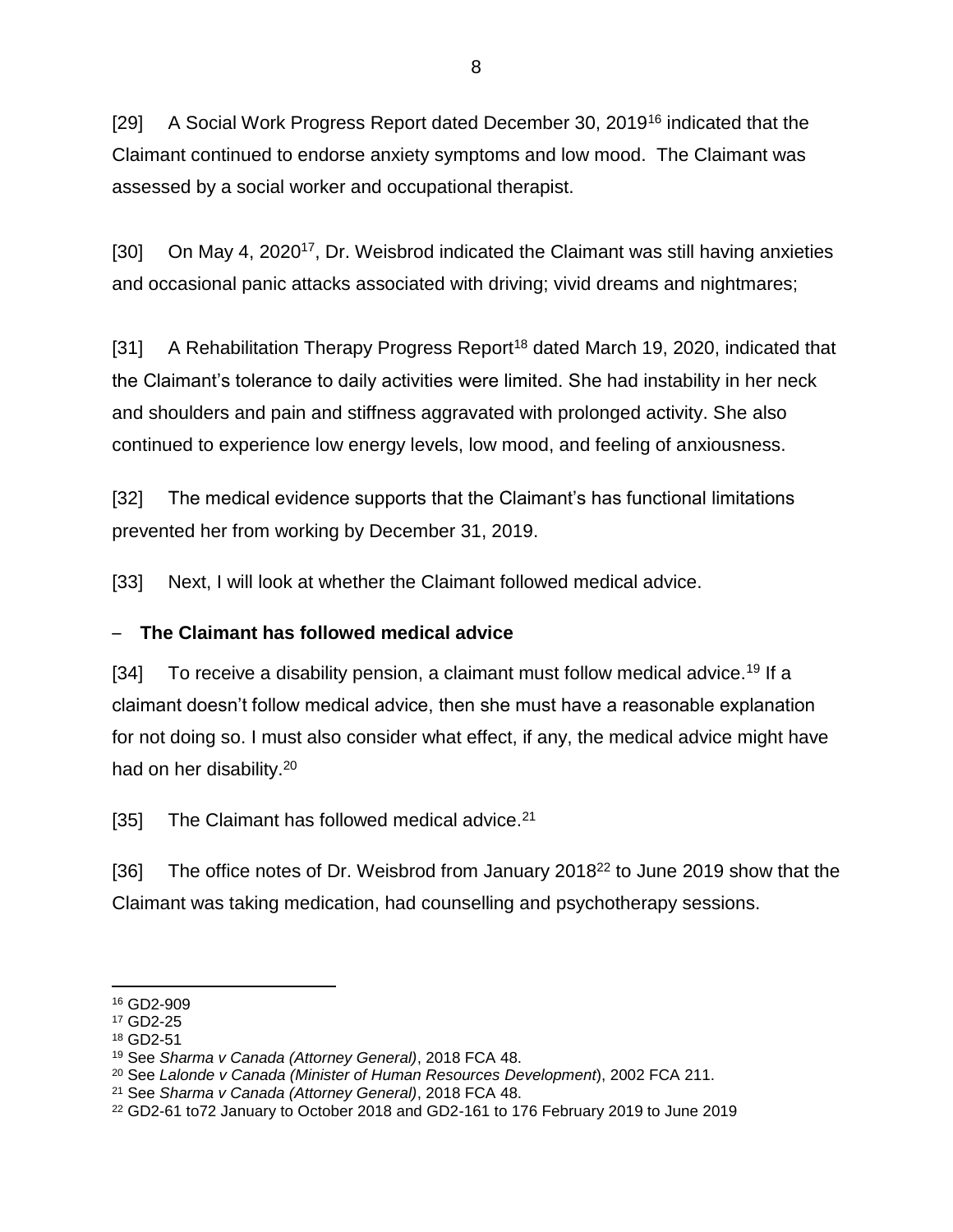[37] I now have to decide whether the Claimant can regularly do other types of work. To be severe, the Claimant's functional limitations must prevent her from earning a living at any type of work, not just her usual job.<sup>23</sup>

#### – **The Claimant can work in the real world**

[38] When I am deciding whether the Claimant can work, I can't just look at her medical conditions and how they affect what she can do. I must also consider factors such as her:

- age
- level of education
- language abilities
- past work and life experience

[39] These factors help me decide whether the Claimant can work in the real world in other words, whether it is realistic to say that she can work.<sup>24</sup>

[40] I find that the Claimant can't work in the real world.

[41] Although, the Appellant is only 36 years of age and has a good education, I find that the Claimant does suffer from a severe disability due to her ongoing limitations caused by PTSD and depression, poor coping and functioning ability, inability to drive and social isolation.

[42] The Minister said that Claimant's mental status examination findings did not describe severe symptoms. She did not require regular follow up by a psychiatrist and her office visits to her family physician were infrequent. While she had anxiety with driving, the Claimant was able to resume driving.

[43] I disagree with the Minister's submissions. Based on the evidence, in October 2018<sup>25</sup>, Dr. Luczak indicated that the Claimant had attempted a gradual return to work in

 $\overline{a}$ <sup>23</sup> See *Klabouch v Canada (Attorney General)*, 2008 FCA 33.

<sup>24</sup> See *Villani v Canada (Attorney General)*, 2001 FCA 248.

<sup>25</sup> GD2-73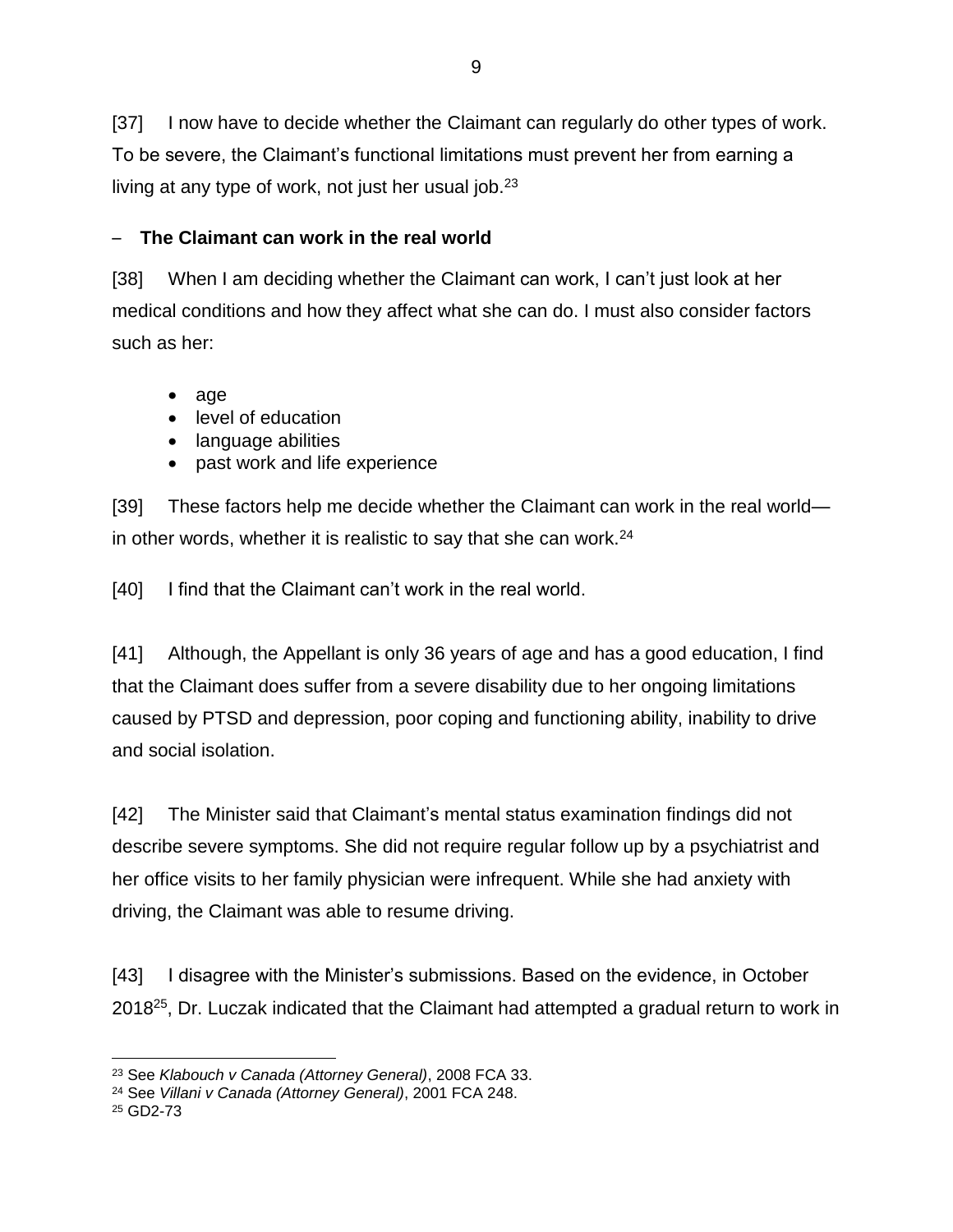October 2017, which was unsuccessful, after she was involved in an MVA on November 1, 2016. Dr. Luczak concluded the Claimant's depression and anxiety, in particular anxiety travelling outside her home, caused a complete inability to engage in any employment outside her home. He opined she might be able to perform an in home occupation however with accommodations. However, in January and February 2019, based on the Claimant's level of daily activities, social functioning, concentration/persistence/pace, adaptation and global impairment, she met the definition of catastrophic impairment<sup>26</sup>; on January 29, 2019<sup>27</sup> by Dr. Kirali indicated that the Claimant suffered from major depression (GAF 50), panic disorder with agoraphobia, PTSD, mixed pain disorder due to psychological factor and medical conditions and chronic pain. Her prognosis was poor due to the chronicity of symptoms and comorbidity of the anxiety, depression, pain, sleep problems and fatigue. Dr. Kirali stated that the Claimant had a complete inability to engage in any employment or selfemployment and she was continuously unable to perform any occupation for which she is or may become reasonably qualified for by education, training or experience; a Driver Anxiety Progress Report dated November 20, 2019<sup>28</sup> indicated that the Claimant still felt sick when she got home from driving and felt increased anxiety about driving in the winter months; and finally, a Social Work Progress Report dated December 30, 2019<sup>29</sup> indicated that the Claimant continued to endorse anxiety symptoms and low mood.

[44] I find therefore that her disability was severe. The Claimant's efforts show that, by December 31, 2019, she can't regularly do any work.

#### **Was the Claimant's disability prolonged?**

[45] The Claimant's disability was prolonged.

 $\overline{a}$ <sup>26</sup> GD2-250

<sup>27</sup> GD2-227

<sup>28</sup> GD2-190

<sup>29</sup> GD2-909